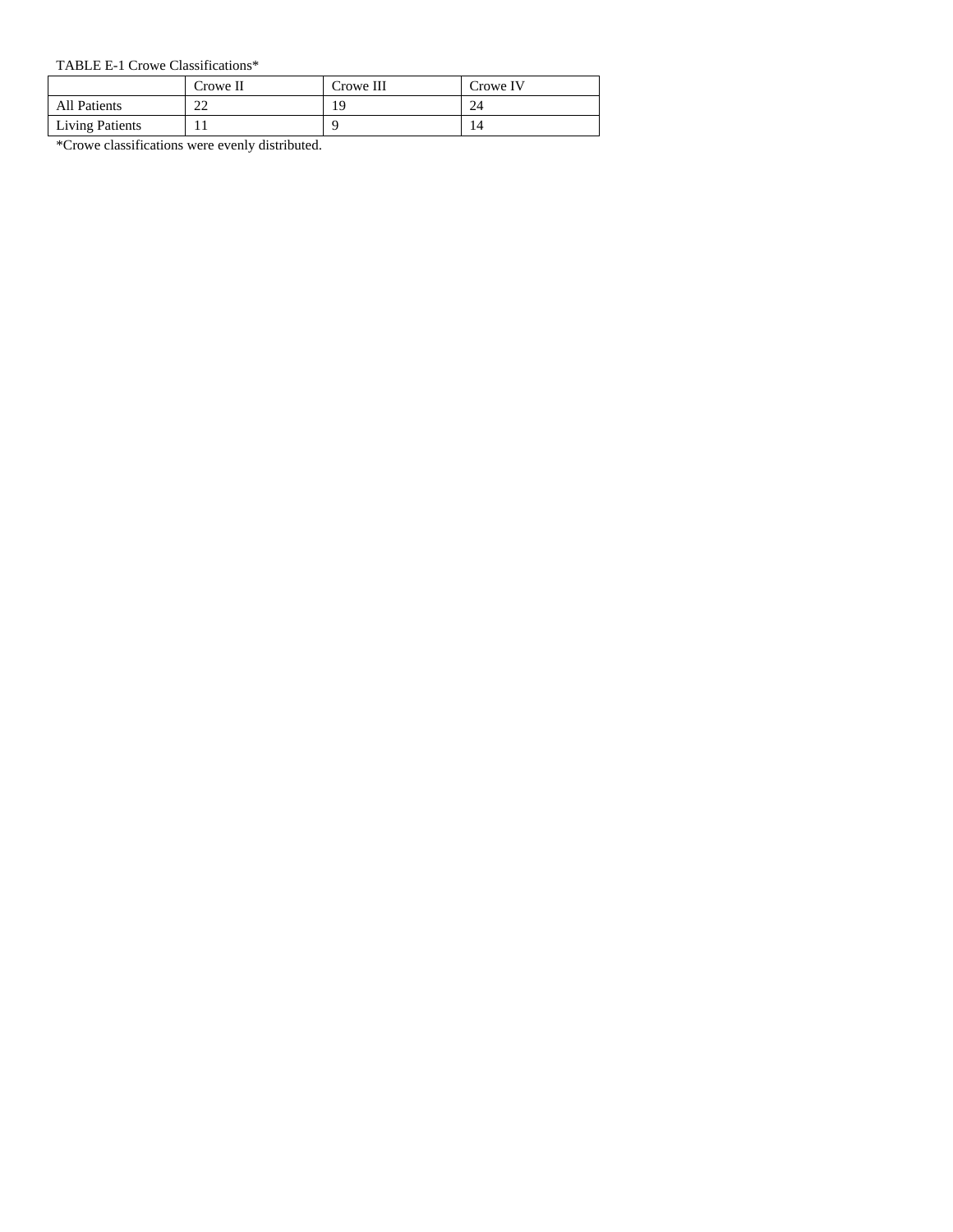| Case                          | Age at time of<br>THR $(yr)$ | Gender | Time to<br>Revision (yr) | <b>Reason for Revision</b>                                        | Component<br>Revised                         | Technique of Revision Surgery                                                                                      |
|-------------------------------|------------------------------|--------|--------------------------|-------------------------------------------------------------------|----------------------------------------------|--------------------------------------------------------------------------------------------------------------------|
| $\mathbf{1}$                  | 61                           | F      | 14                       | Acetabular Loosening                                              | Acetabular and<br>Femoral                    | Hybrid cementless with high hip<br>center                                                                          |
| $\mathfrak{D}_{\mathfrak{p}}$ | 42                           | F      | 16                       | Acetabular Loosening                                              | Acetabular and<br>Femoral                    | Hybrid cementless with high hip<br>center                                                                          |
| 3                             | 48                           | F      | 17                       | Acetabular Loosening                                              | Acetabular                                   | Cementless with anatomic hip center                                                                                |
| 4                             | 51                           | F      | 25                       | Acetabular Loosening                                              | Acetabular                                   | Cementless Acetabulum                                                                                              |
| 5                             | 42                           | F      | 9                        | Acetabular Loosening                                              | Acetabular                                   | Cemented Acetabulum                                                                                                |
| 6                             | 42                           | F      | 15                       | <b>Acetabular Loosening</b>                                       | Acetabular                                   | Cemented Acetabulum                                                                                                |
| 7                             | 32                           | F      | 18                       | Acetabular Loosening                                              | Acetabular                                   | Cemented Acetabulum                                                                                                |
| 8                             | 42                           | F      | 13                       | Acetabular Loosening                                              | Acetabular and<br>Femoral                    | Hybrid cementless with high hip<br>center                                                                          |
| $\mathbf{Q}$                  | 32                           | F      | 21<br>25                 | 1) Acetabular and<br>Femoral Loosening<br>2) Acetabular loosening | 1)Acetabular<br>and femoral<br>2) Acetabular | 1) Cementless Acetabular and<br>Femoral AML with allograft struts<br>2) Bilobed cementless acetabular<br>component |

TABLE E-2 Acetabular Revisions for Aseptic Loosening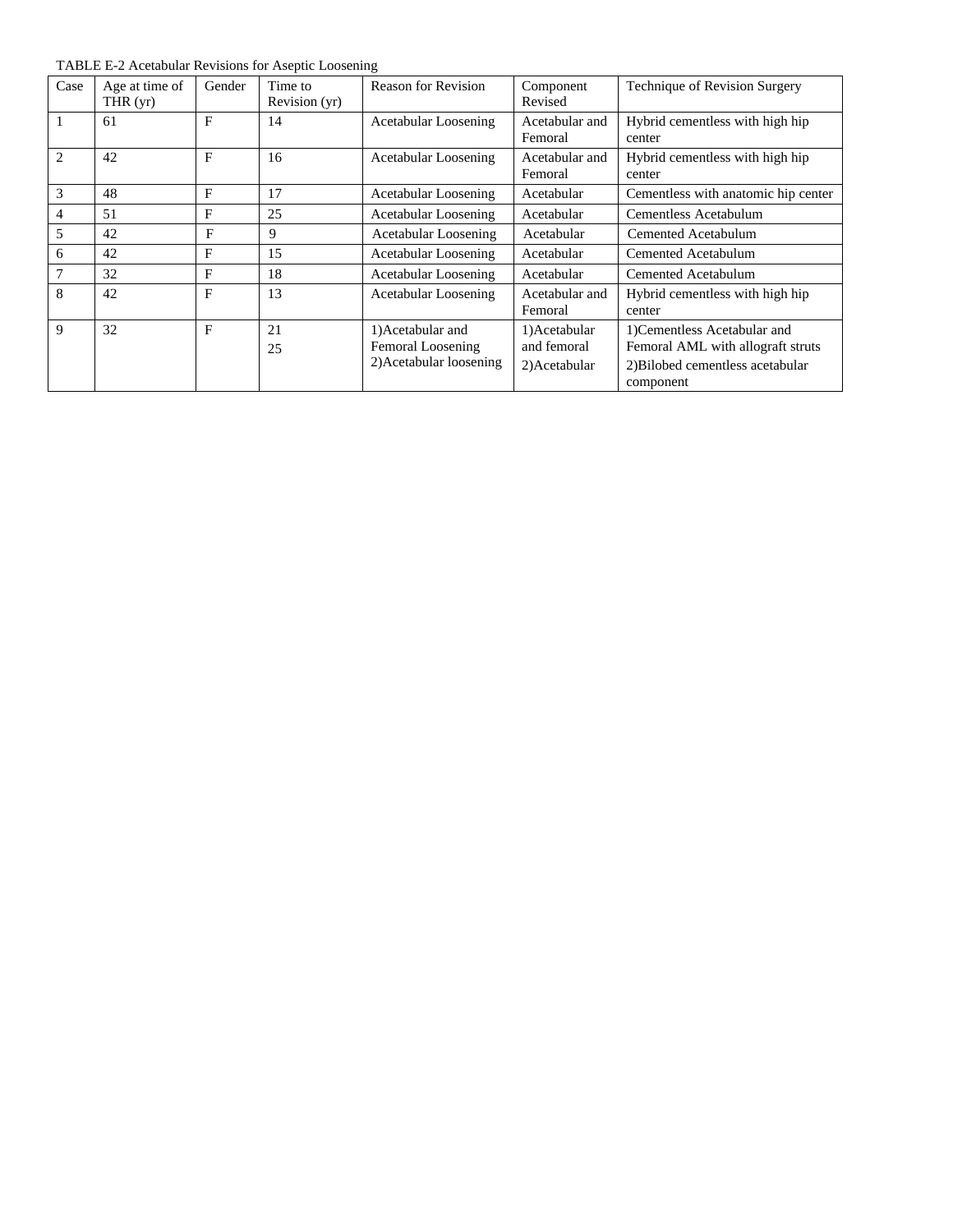### TABLE E-3 Hip Pain in Living Patients at Time of Follow-up

| Pain     | Hips $(N=34)$ |
|----------|---------------|
| None     | 28 (82%)      |
| Mild     | 2(6%)         |
| Moderate | 3(9%)         |
| Severe   | 1(3%)         |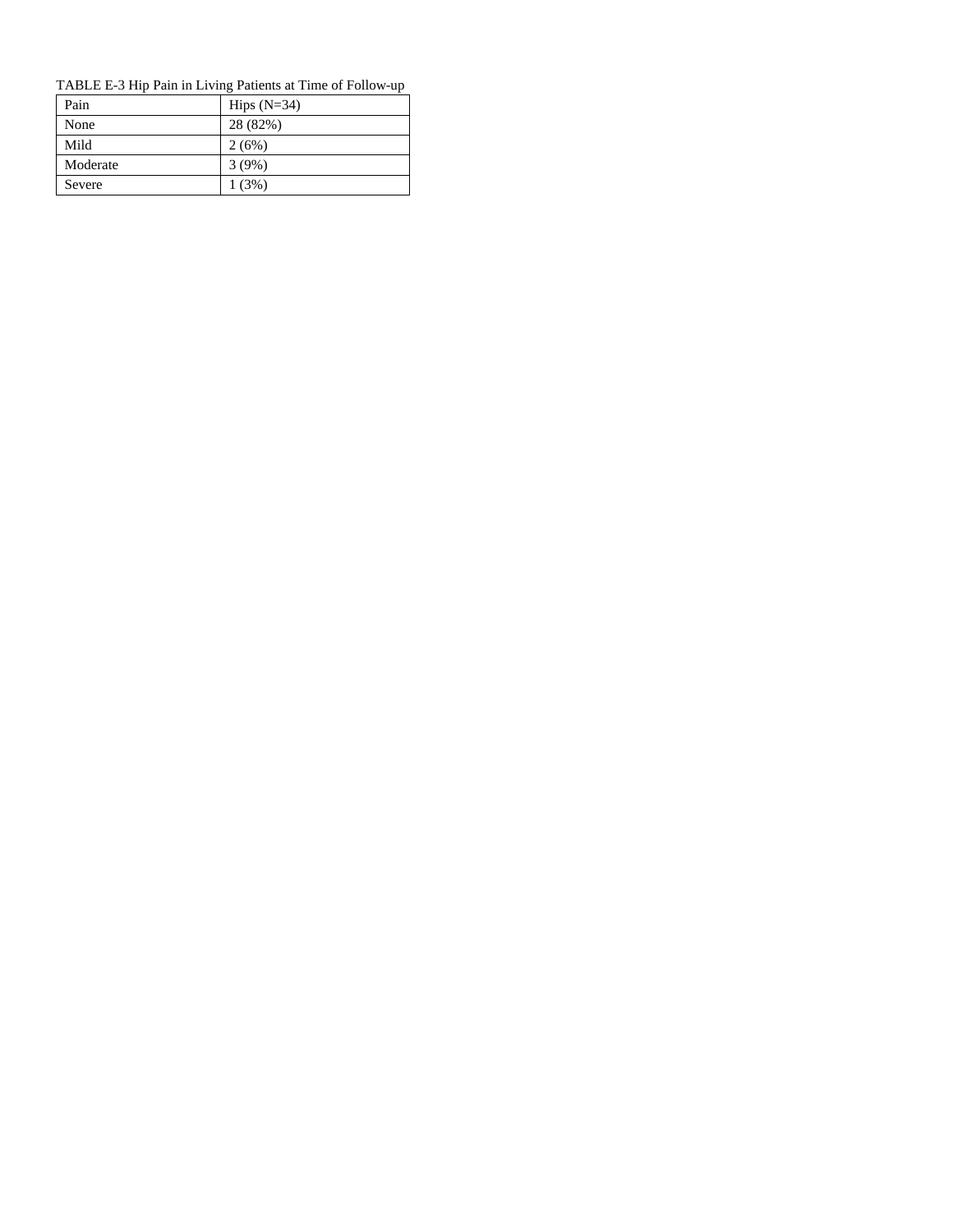| TABLE E-4 Activity of Living Patients at Time of Follow-up |                   |  |  |  |
|------------------------------------------------------------|-------------------|--|--|--|
| Activity                                                   | Patients $(N=24)$ |  |  |  |
| <b>Heavy Labor</b>                                         | $1(4\%)$          |  |  |  |
| Moderate Manual Labor                                      | 8 (33%)           |  |  |  |
| Light Labor                                                | 11(46%)           |  |  |  |
| Semi-sedentary Work                                        | 3(13%)            |  |  |  |
| Sedentary                                                  | 1(4%)             |  |  |  |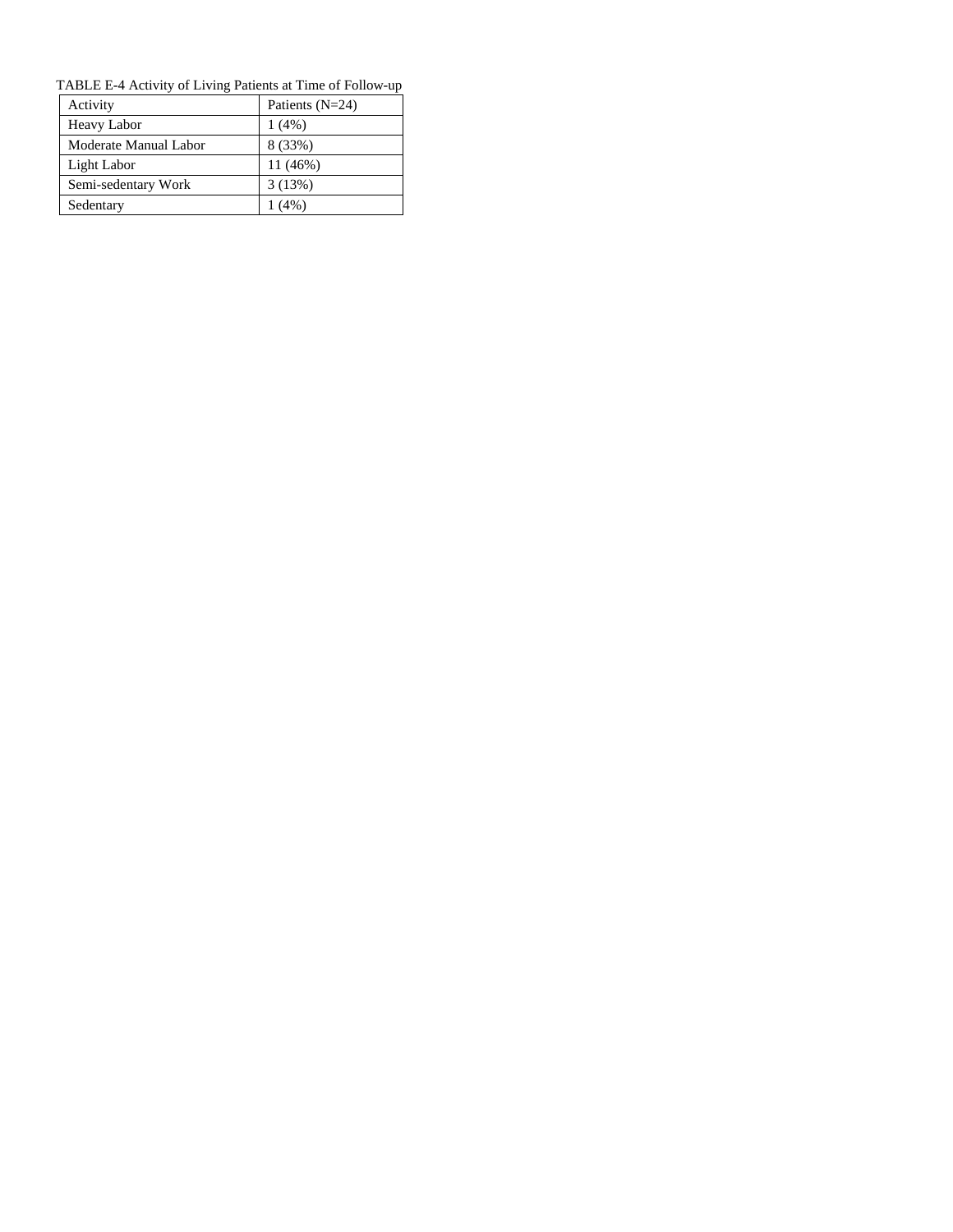### **Acetabular Aseptic Revisions**



Figs. E1-A through E1-D Survivorship curves with 95% confidence intervals as determined with the Kaplan-Meier method. Fig. E1-A With revision of the acetabular component because of aseptic loosening as the end point, the survivorship was  $86% \pm 8%$  at a minimum of twenty years.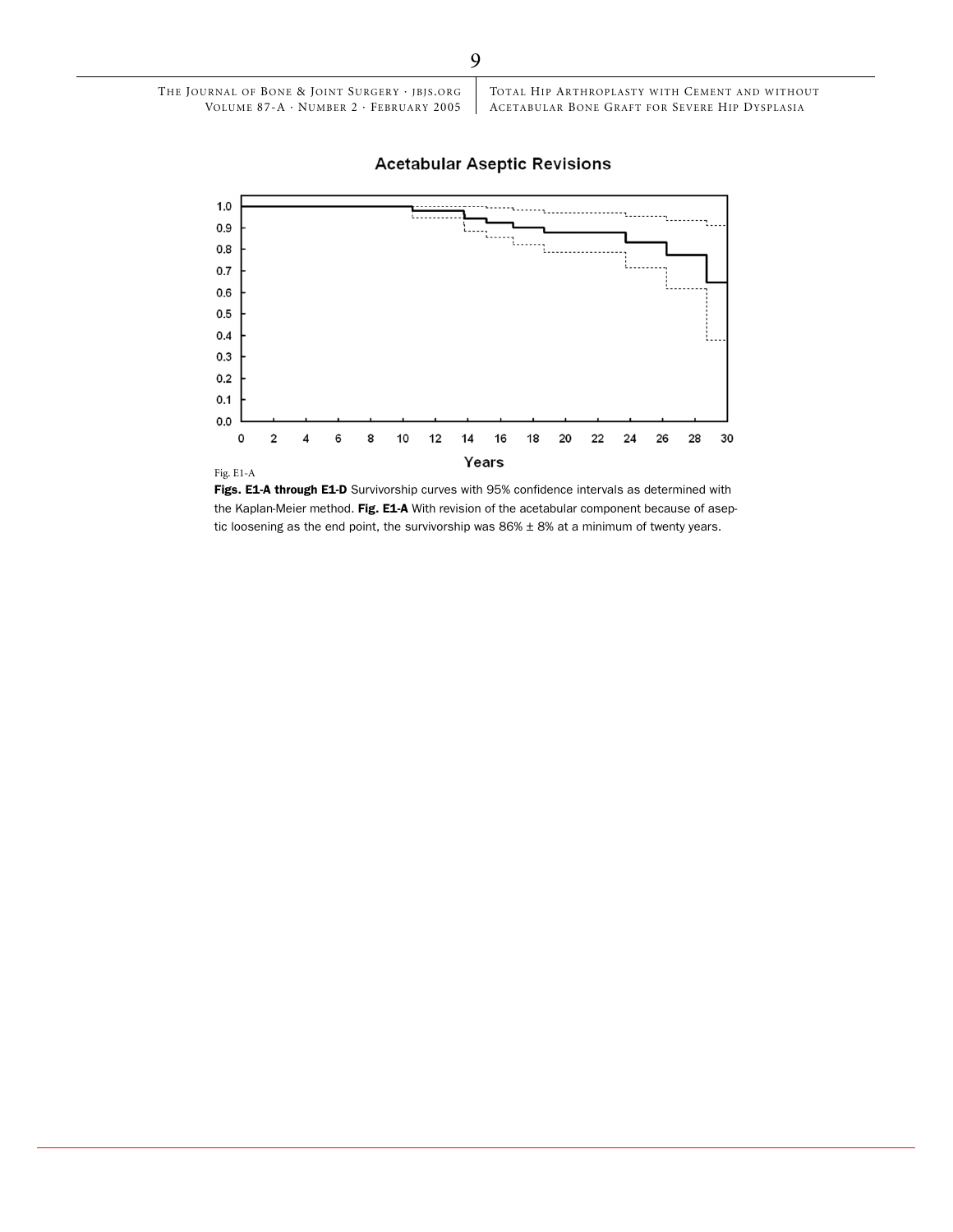## **Femoral Aseptic Revisions**



Fig. E1-B

With revision of the femoral component because of aseptic loosening as the end point, the survivorship was  $97\% \pm 3\%$  at a minimum of twenty years.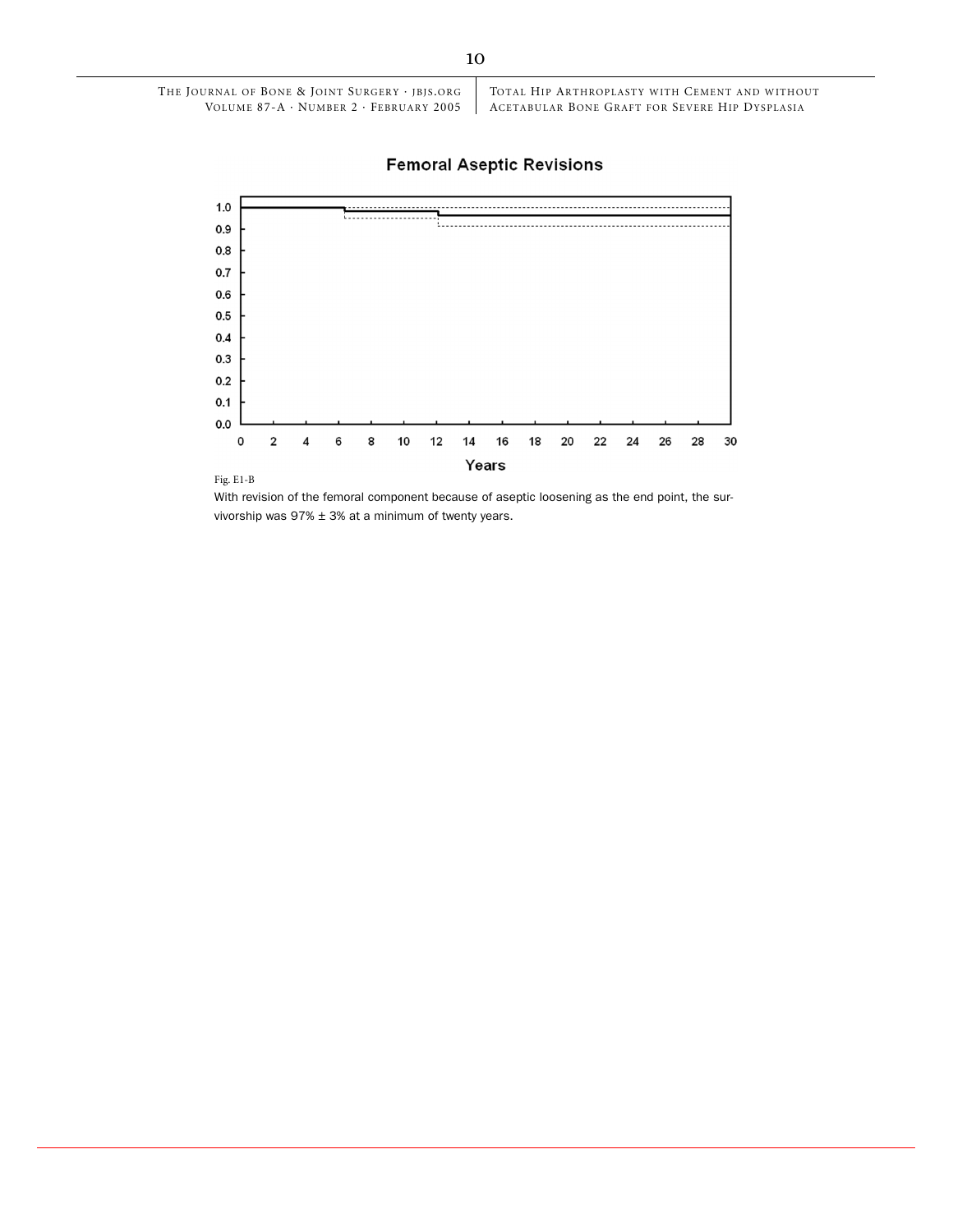## **Acetabular Loosening**



Fig. E1-C

With definite or probable radiographic loosening or revision because of aseptic loosening of the acetabular component as the end point, the survivorship was  $82\% \pm 10\%$  at a minimum of twenty years.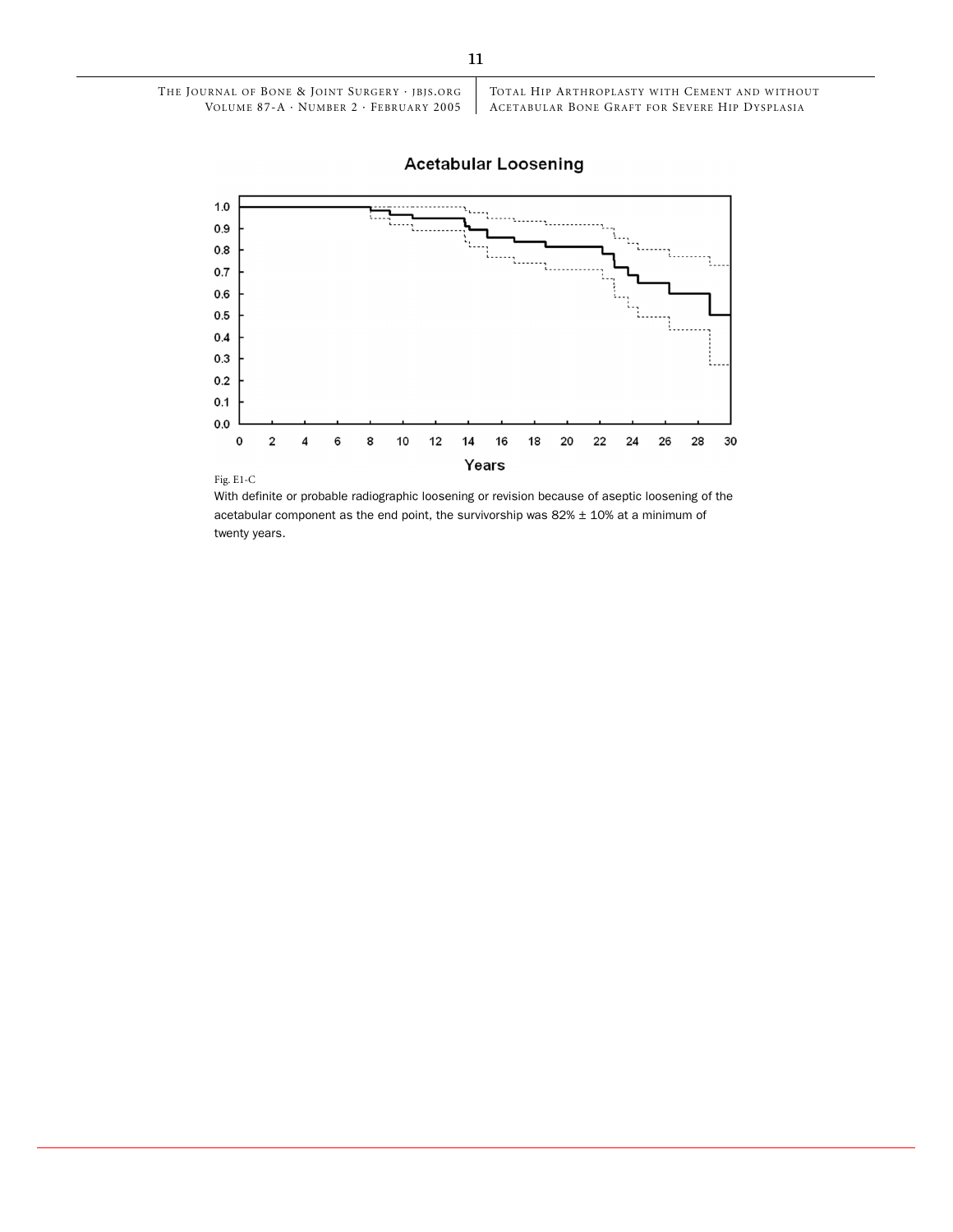## **Femoral Loosening**



Fig. E1-D

With definite or probable radiographic loosening or revision because of aseptic loosening of the femoral component as the end point, the survivorship was  $92\% \pm 6\%$  at a minimum of twenty years.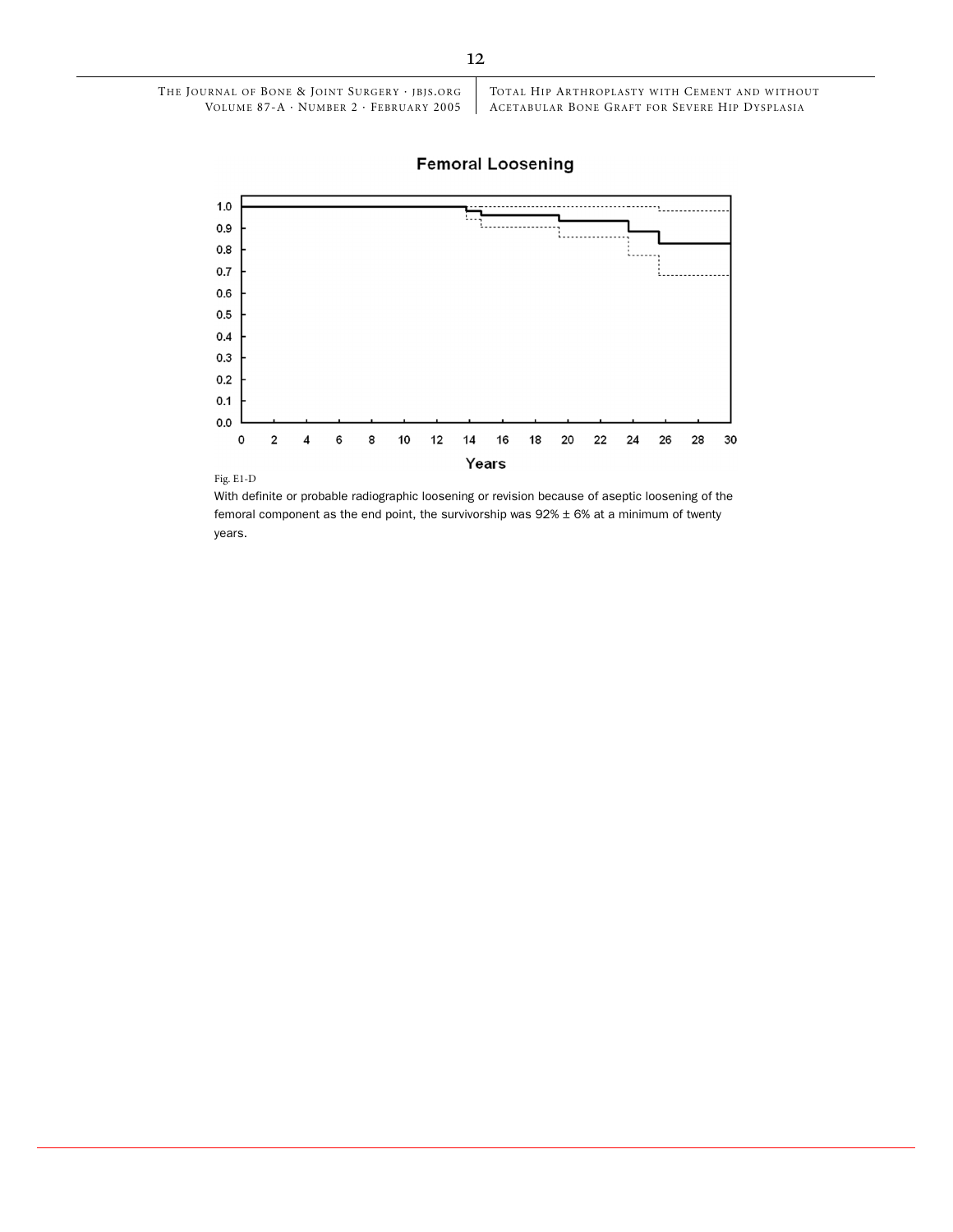## **Any Revision**



Fig. E2-A

**Figs. E2-A through E2-F** Survivorship curves with 95% confidence intervals, as determined with the Kaplan-Meier method, for the current study compared with the twenty-year results of total hip arthroplasty performed by the senior author for diagnoses other than developmental dysplasia of the hip. Fig. E2-A Comparison of curves with revision for any reason as the end point  $(p = 0.556)$ .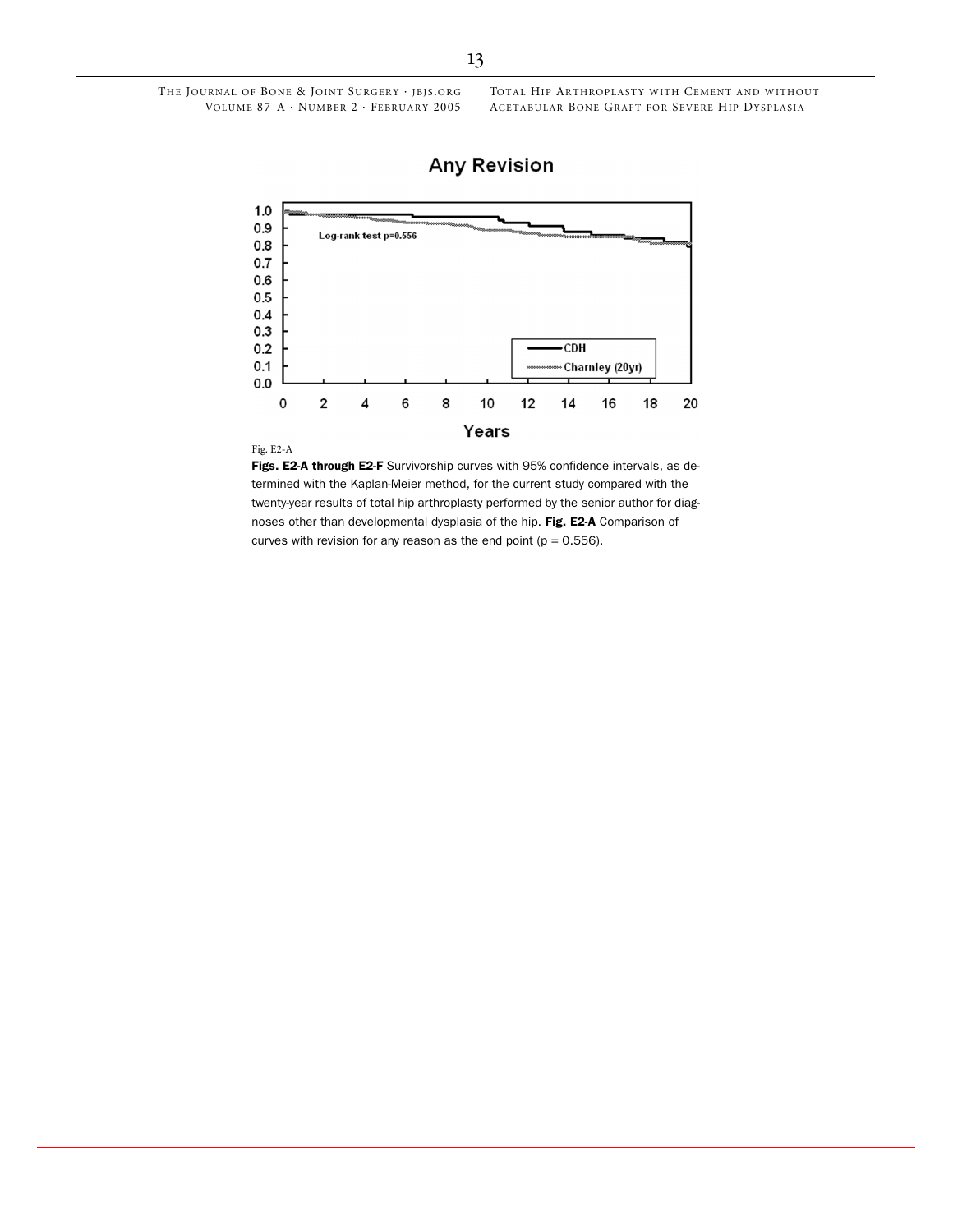# **Aseptic Revision**





Comparison of curves with revision of either component because of aseptic loosening as the end point  $(p = 0.931)$ .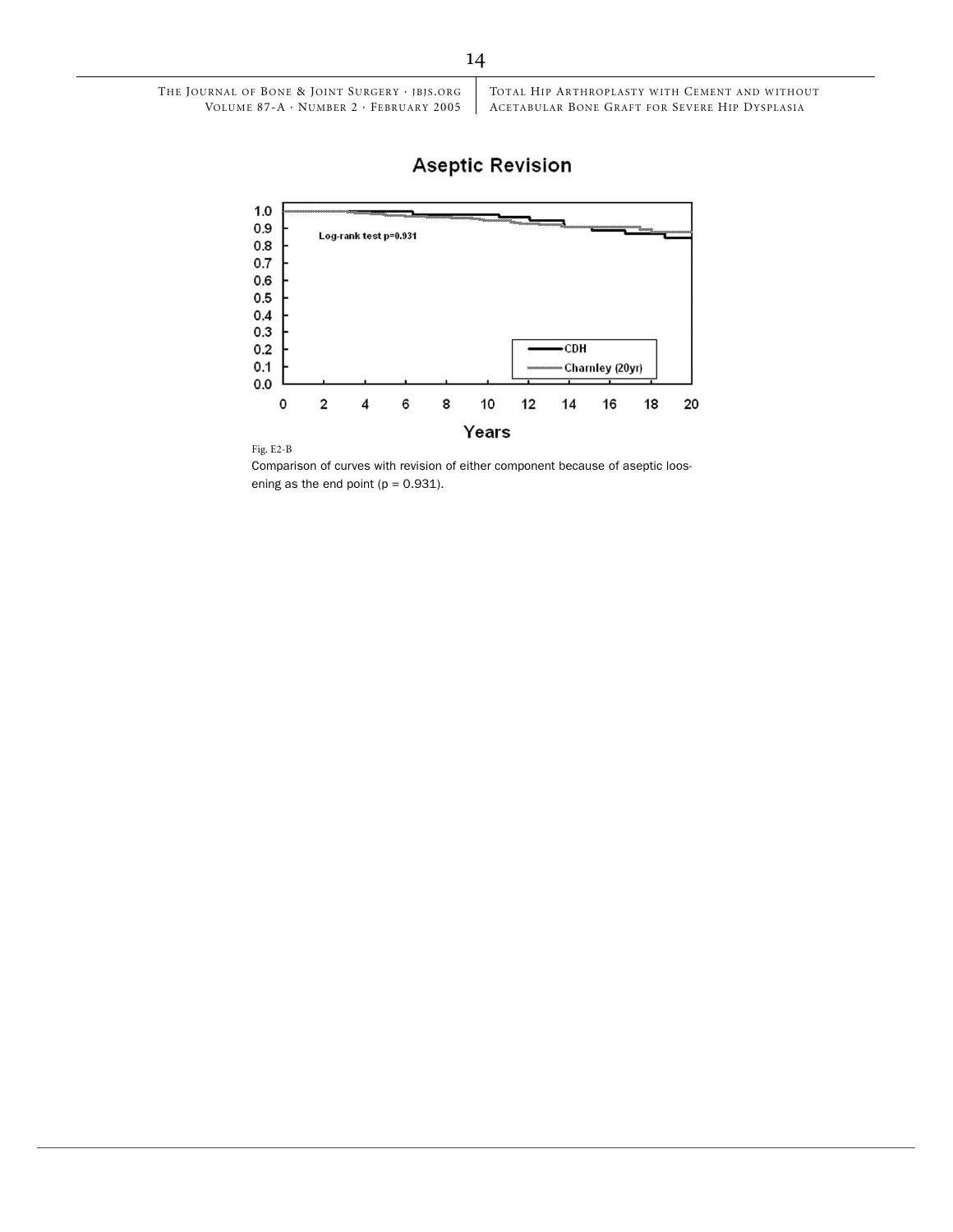## **Aseptic Acetabular Revision**



Fig. E2-C

Comparison of curves with revision of the acetabular component because of aseptic loosening as the end point  $(p = 0.945)$ .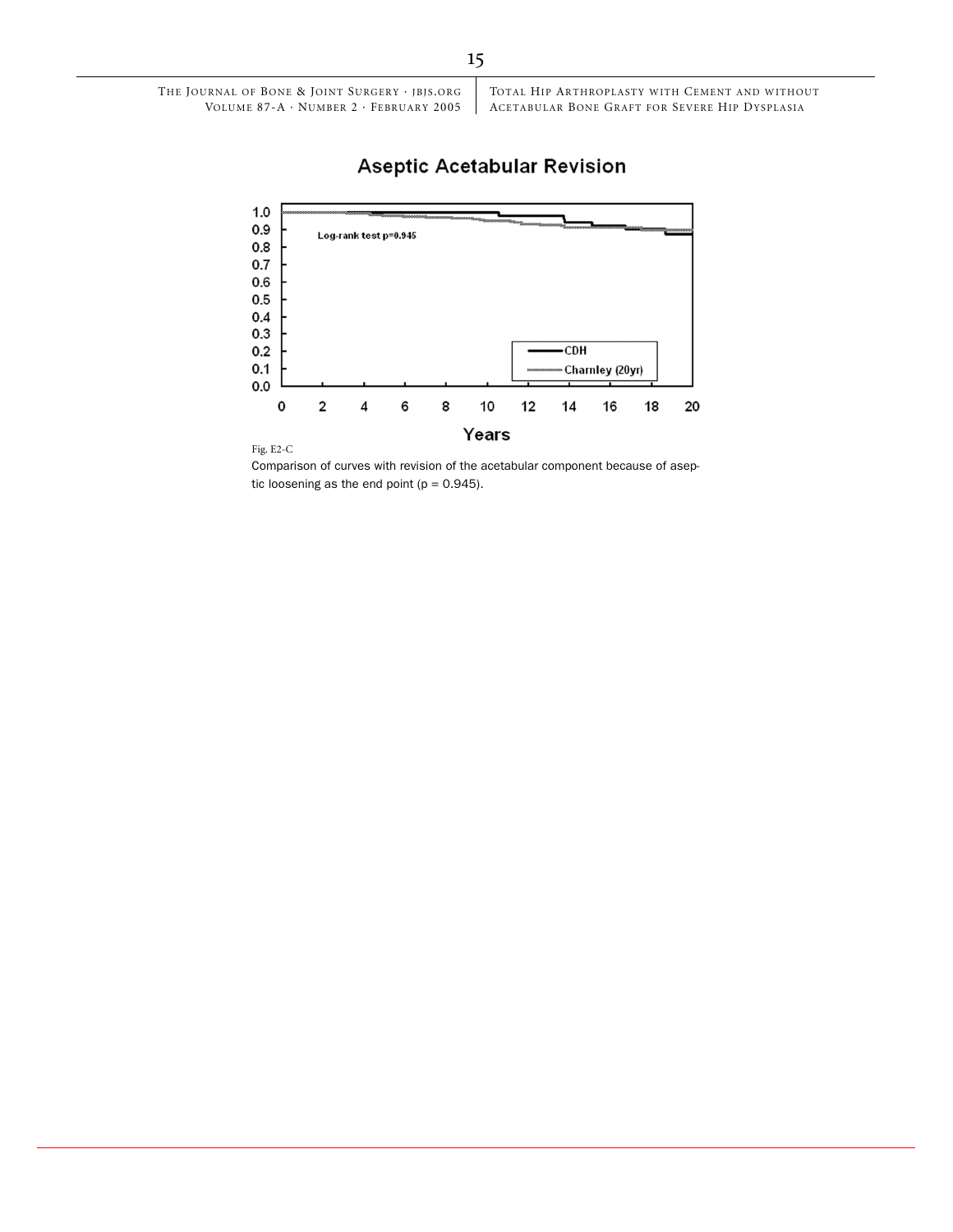# **Femoral Aseptic Revision**



![](_page_11_Figure_2.jpeg)

Comparison of curves with revision of the femoral component because of aseptic loosening as the end point  $(p = 0.650)$ .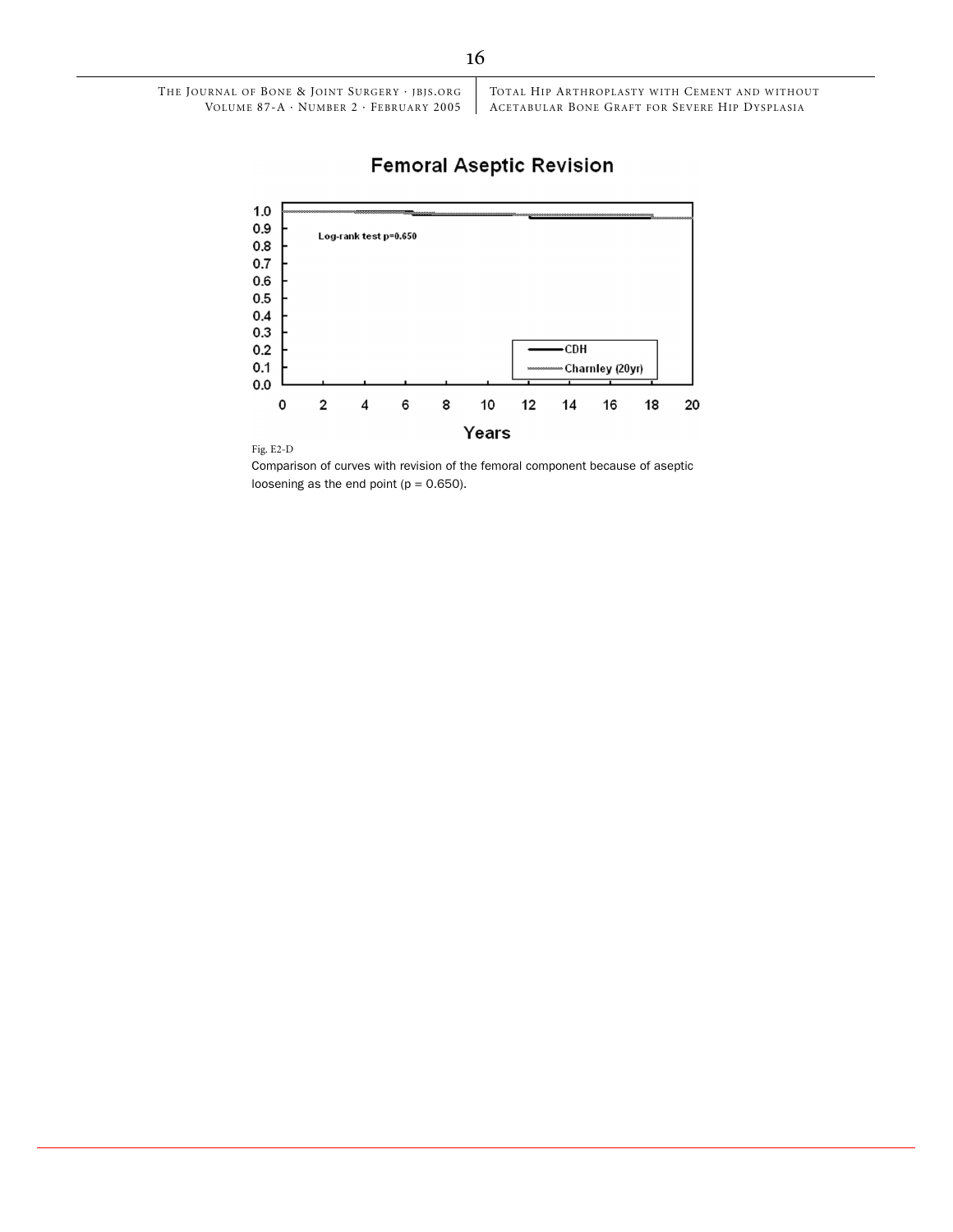## **Acetabular Loosening**

![](_page_12_Figure_1.jpeg)

#### Fig. E2-E

Comparison of curves with definite or probable radiographic loosening or revision because of aseptic loosening of the acetabular component as the end point ( $p \le 0.0001$ ).